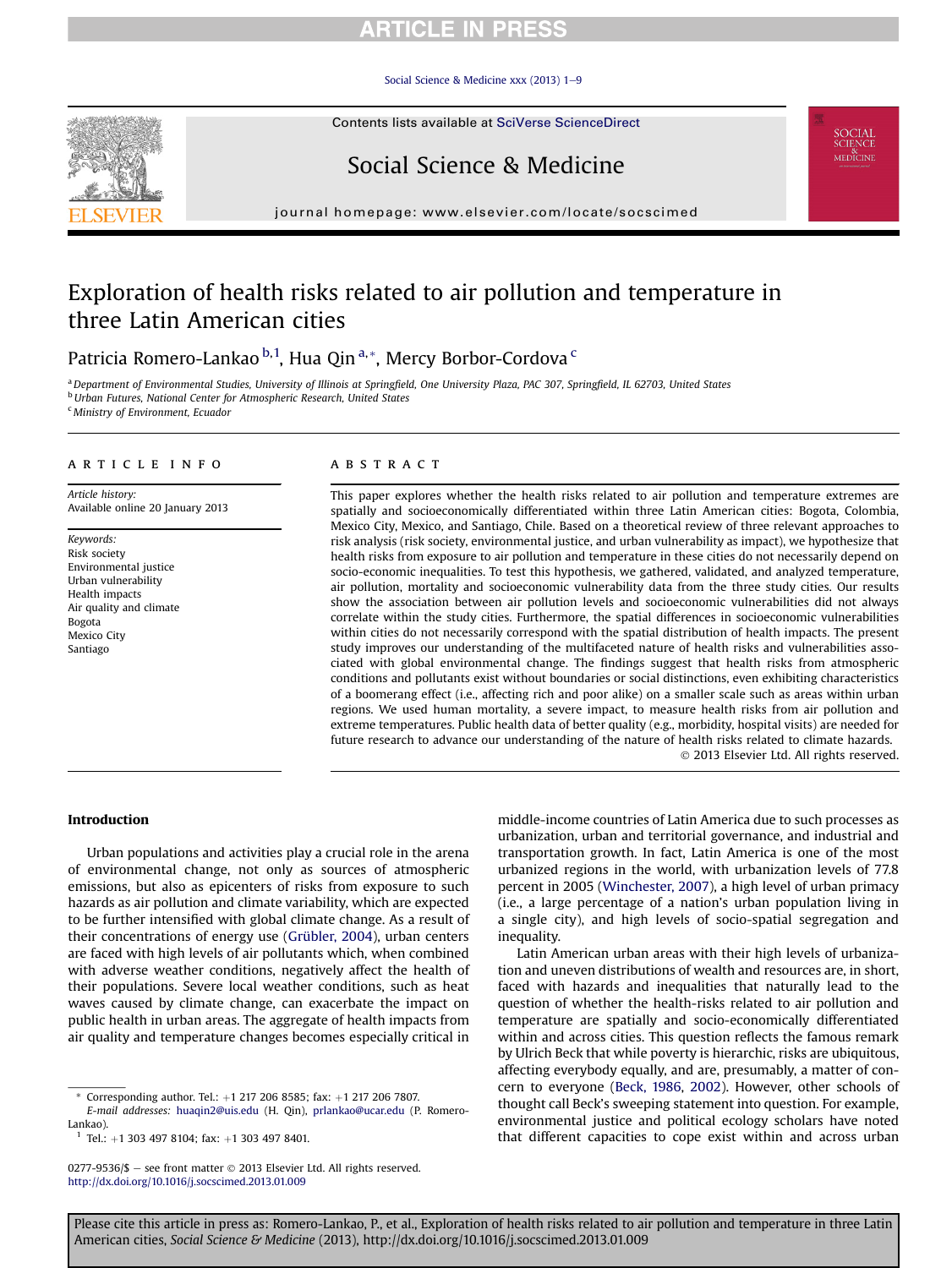centers, and that some groups and municipalities within cities are more vulnerable than others because they have higher exposure to environmental hazards and lack the assets and options for risk reduction [\(Morello-Frosch, Pastor, Porras, & Sadd, 2002](#page-8-0); [Morello-](#page-8-0)[Frosch, Pastor, & Sadd, 2001](#page-8-0); [Moser & Satterthwaite, 2010](#page-8-0); [Mythen, 2005\)](#page-8-0).

This paper explores whether the health risks associated with temperature and air pollution are ubiquitous or spatially and socioeconomically differentiated within three Latin American cities: Bogota, Colombia, Mexico City, Mexico, and Santiago, Chile. To achieve this purpose, the paper first discusses three major approaches to risks. It then characterizes the methods and data applied to explore health risks in an integrated way, and describes the climatic, atmospheric and socioeconomic conditions that make these three cities sources of high emissions and hotspots of vulnerability. The findings on the nature and linkages between main dimensions of health risks are presented, and finally the paper closes with remarks and reflections on the implications of the study.

## Theoretical foundations

Risk refers to the possibility of loss, injury and other impacts ([Thywissen, 2006](#page-8-0)). However, risk can also be defined as the probability of the occurrence of an adverse event and the probable magnitude of its consequences [\(Shrader-Frechette, 1982](#page-8-0)). Although a risk-analysis framework has been widely used by scholars exploring the existing and potential health effects of air pollution and temperature [\(Makri & Stilianakis, 2008](#page-8-0); [Peng & Dominici,](#page-8-0) [2008](#page-8-0)), risk research is still characterized by inter-disciplinary differences in definition and scope as exemplified by the 25 definitions of risk ([Thywissen, 2006\)](#page-8-0). In this paper, we refer to three relevant risk approaches: risk society, environmental justice, and urban vulnerability as impact (see also [Romero-Lankao & Qin, 2011\)](#page-8-0) as they relate to the question of whether the health risks associated with temperature and air pollution are ubiquitous or spatially and socio-economically differentiated.

The first approach to risk is given by the risk society theory [\(Beck,](#page-8-0) [1986](#page-8-0)). Ulrich Beck, its founder, identifies three periods of modernity. In the first stage, simple industrial societies of scarcity were created, where the central issue and key political challenge revolved around the distribution of (scarce) goods (equity). The second is a transitional stage between the first (simple) and the third (reflexive) era. In the reflexive stage, progress in science and technology becomes the central mechanism to increase the production of goods, and thus to reduce material needs. The same scientific and technological developments, however, are the source of "bads", such as climate change and air pollution, which are the negative byproducts of industrialization, creating risks and dangers of uncertain proportions. Although Beck acknowledges a relationship between the distribution of wealth and the allocation of risk, he also states that with the globalization and intensification of risks in the current  $-$  reflexive  $-$  era of modernity, the possibilities for wealthy sectors to escape from and compensate for risks diminish or even disappear, and a "boomerang effect" takes place. In other words, the rich cannot escape from the risks of being negatively affected by hazards. Because risks resulting from modernization processes cut through existing class or status boundaries, Beck concludes that while "hunger is hierarchical, smog is democratic" ([Beck, 1986,](#page-8-0) p. 48).

Although compelling, the risk society theory has been criticized for having many theoretical and empirical inconsistencies in its interpretation of risk [\(Atkinson, 2007;](#page-8-0) [Bovenkerk, 2003;](#page-8-0) [Mythen,](#page-8-0) [2005](#page-8-0)). Rather than engaging in this debate, however, we will focus here on Beck's concept of a "boomerang effect," whereby air pollution, climate change and other "bads" that cannot be circumscribed by human boundaries will have an equalizing effect, because they have not been met with coherent policies that could effectively limit their pervasiveness and mobility. Left unchecked, these itinerant threats will inevitably affect previously protected affluent countries and populations, the same populations that have been the primary beneficiaries of the industries and activities that have produced the "bads" and their widespread environmental damage. Beck's "boomerang" therefore, is this return of the "bads" to affect those who produced them.

In contrast to Beck, the risk paradigm put forward by many environmental justice, political ecology, and livelihoods scholars underscores the influence of class and social differentiation not only on people's income, access to goods and services, health and quality of life, but also on their hazard exposure, sensitivity and capacity for managing risks and health outcomes ([Atkinson, 2007](#page-8-0); [Morello-](#page-8-0)[Frosch & Lopez, 2006](#page-8-0); [Morello-Frosch et al., 2002;](#page-8-0) [Moser &](#page-8-0) [Satterthwaite, 2010\)](#page-8-0). Economic elites of urban areas are able to monopolize the best land, and reap the rewards of local environmental amenities such as clean air, safe fresh water, open space, and tree shade ([Bovenkerk, 2003;](#page-8-0) [Morello-Frosch & Lopez, 2006\)](#page-8-0). For instance, intra-urban differences in temperature relate to affluence, and as poorer areas are more densely settled and have a smaller proportion of green spaces, they have higher mean temperatures, and thus, higher temperature risks ([Harlan, Brazel, Prashad,](#page-8-0) [Stefanov, & Larsen, 2006](#page-8-0); [Ruddell, Harlan, Grossman-Clarke, &](#page-8-0) [Buyantuyev, 2010](#page-8-0)). Furthermore, studies have found that poorer neighborhoods are exposed to higher levels of air pollution ([Morello-Frosch et al., 2002\)](#page-8-0) and that the less financial, human, natural or social resources or assets people have, the more vulnerable they generally are to the multiple hazards they face [\(Moser](#page-8-0) [& Satterthwaite, 2010\)](#page-8-0).

However, as suggested by previous environmental inequality research, at times the relationships between socioeconomic differentiation and risk from exposure to air pollution can be quite unexpected, even when looking at intra-urban differences in exposure and access to assets. A study undertaken in Chicago for instance, has found that "all the rich, most of the poor...almost all of the black...population resides in areas violating primary longterm particulate standards" [\(Szasz & Meuser, 1997,](#page-8-0) p. 101). In a more recent study exploring differentiated air pollution exposures in California's South Coast Air Basin, [Marshall \(2008\)](#page-8-0) found that for benzene, butadiene, chromium particles, and diesel particles, mean exposures are higher than average for nonwhite, lowerincome households inhabiting areas with high population density. Yet, for ozone (a secondary pollutant whose dynamics depend on sunlight), the reverse holds.

From an urban vulnerability as impact perspective, risks can be understood as the degree to which exposed populations are susceptible to and unable to cope with adverse effects of global climate and environmental change [\(Romero-Lankao & Qin, 2011\)](#page-8-0). Risk analysis in vulnerability as impact research relates to a series of analytical concepts and tools used to assess a given or possible health outcome associated with exposure to such environmental hazards as air pollutants and temperature extremes, particularly in urban areas of North America and Western Europe, and to a much lesser extent in Latin America and other developing regions ([Romero-Lankao, Qin, & Dickinson, 2012\)](#page-8-0).

Urban vulnerability as impact studies have found that the risks of adverse health impacts depend on two series of factors. The first relates to the nature of the hazards to which urban populations are exposed, while the second relates to socioeconomic conditions influencing exposure, sensitivity and capacity for responding to risk and health outcomes, which may reflect inequalities in environmental conditions or access to services and welfare systems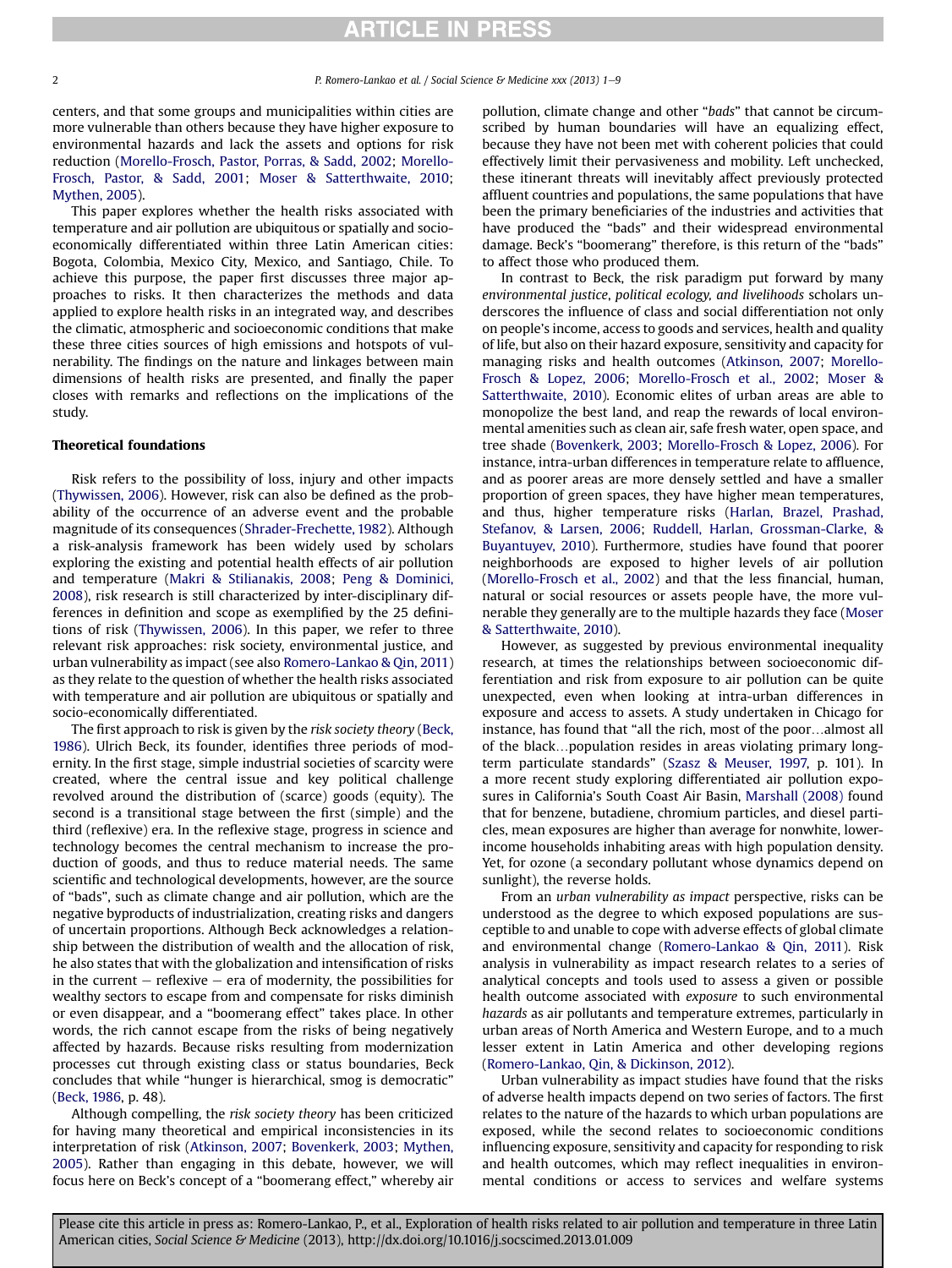<span id="page-2-0"></span>(e.g., [Künzli et al., 2004](#page-8-0); [Makri & Stilianakis, 2008;](#page-8-0) O'[Neill,](#page-8-0) [Zanobetti, & Schwartz, 2003](#page-8-0)). Previous studies have found that lower levels of education are associated with higher levels of mortality risk [\(Medina-Ramón & Schwartz, 2007](#page-8-0); [Smoyer,](#page-8-0) [Kalkstein, Greene, & Ye, 2000\)](#page-8-0), and that certain demographic groups such as the elderly, the very young and people with preexisting medical conditions are more sensitive to environmental hazards (Chestnut, Breffl[e, Smith, & Kalkstein, 1998](#page-8-0); [Dear,](#page-8-0) [Ranmuthugala, Kjellström, Skinner, & Hanigan, 2005;](#page-8-0) [Pope &](#page-8-0) [Dockery, 2006](#page-8-0)). However, their results when studying socioeconomic indicators of adaptive capacity as income, poverty and ethnicity are mixed. For instance, while some studies find that poverty, income and deprivation relate with higher risks of mortality from exposure to air pollution and temperature [\(Johnson, Wilson, &](#page-8-0) [Luber, 2009](#page-8-0); O'[Neill, Zanobetti, & Schwartz, 2005\)](#page-8-0), other studies find these factors to have no effect [\(Smoyer et al., 2000;](#page-8-0) [Stafoggia](#page-8-0) [et al., 2006](#page-8-0)), or inconsistent effects  $-$  i.e., sometimes they are positively and others negatively related (D'[Ippoliti et al., 2010;](#page-8-0) [Ishigami et al., 2008](#page-8-0)).

Why is it that both environmental justice and urban vulnerability as impact scholars have produced mixed evidence of the influence of socioeconomic status on health risks associated with environmental hazards? We think that it is problematic to amalgamate hazards as diverse as air pollution, temperature dynamics, toxic waste, and floods without a careful understanding of their nature and dynamics. Because of their physical characteristics, toxic wastes can be dumped in poor neighborhoods with relative ease, but that is not the case with air pollution and temperature. Although wealthy residents live in the more leafy suburbs of a city, farther away from heavy industries and freeways, air pollutants and extreme weather do not know boundaries and do not stop when they reach the limits of wealthy neighborhoods, cities and even countries. Dramatic examples of this are plumes of airborne pollutants that originate in Mexico City and travel to the Gulf of Mexico, or those that originate in Asia and journey to North America ([Tie et al., 2009\)](#page-8-0).

Therefore, we hypothesize that health risks from air pollution and temperature variation in Latin American cities do not necessarily depend on socio-economic differentiations. If the health risks are indeed nonhierarchical, as proposed by Beck, the differences in vulnerability will not be correlated with these risks; but if the health risks are socio-economically differentiated, the differences in vulnerability will mirror differences in risks. To test this hypothesis, we conceive of health risks as a function of exposure and socioeconomic vulnerability ([Birkmann, 2006](#page-8-0); [Thywissen, 2006;](#page-8-0) [UN/ISDR, 2009](#page-8-0)). Exposure is the extent to which urban populations are in contact with, or subject to temperature change and air pollution (hazards). Vulnerability or the possibility of being harmed depends on a series of societal and environmental conditions besides exposure, namely sensitivity, adaptive capacity, and actual responses [\(Romero-Lankao & Qin, 2011](#page-8-0)). The livelihoods approach in climate change research [\(Moser & Satterthwaite, 2010\)](#page-8-0) also acknowledges the multidimensional nature of vulnerability  $-$  the fact that certain demographic groups are particularly vulnerable to hazards not only as a result of age or existing health conditions, but also because of individual/household assets (e.g., income, health services, and education).

#### Methods and data

Several criteria were used to select the three cities for evaluating the nature of health risks related to air pollution and temperature: each city has a strong weight as a primary center within its national economy; each concentrates populations, economic activities, energy and atmospheric emissions; and lastly, each of these cities is especially affected by two hazards climate change is expected to aggravate: air pollution, and changes in average and extreme temperatures [\(Magrin et al., 2007\)](#page-8-0). Furthermore, despite the efforts that have been undertaken to curb air pollution in these cities (e.g., the PROAIRE Program to Improve Air Quality in the Valley of Mexico and the Decontamination Plan in Chile), high levels of air pollution remain a serious problem in all of them ([Bell et al., 2008;](#page-8-0) [Romero-](#page-8-0)[Lankao, 2007\)](#page-8-0).

#### Study cities

The climates of the cities range from Mediterranean (Santiago) to subtropical highland (Bogota and Mexico City). While the variations in the average temperatures of any of these cities are not large, there are more seasonal variations in Mexico City and Santiago than in Bogota (Table 1). Health risks in these cities due to changes in temperature are a concern, as are those related to high levels of atmospheric emissions ([Bell et al., 2008](#page-8-0); O'[Neill et al.,](#page-8-0) [2005\)](#page-8-0), particularly because atmospheric and meteorological conditions can be conducive to air pollutant retention and ozone formation in the three cities. Air pollution levels are generally high but with some variations across the three cities. For example, the annual average levels of pollution in coarse particulate matter (PM<sub>10</sub>) range between 51.6 and 70.2  $\mu$ g/m<sup>3</sup> in Mexico City and Santiago respectively. Air pollution and changes in mean regional temperatures and other hazards in Latin America will be further intensified with climate change ([Magrin et al., 2007](#page-8-0)). Large changes such as these will tend to affect larger segments of the population and cut across social and economic boundaries. Yet, before we can begin to predict how these cities will be affected by the anticipated impacts of climate change, we still need to understand their current baseline environmental and socioeconomic conditions.

Each of the studied cities is the primary economic hub of its country, with Bogota, Mexico City, and Santiago generating 25, 34, and 43 percent of national GDP, respectively. Besides the possibility that these cities will be negatively impacted, they also have the potential to respond to climate-induced hazards. The ability of urban populations, infrastructures and economic activities to bounce back, recover from, and even take advantages of such climatic and (and also non-climatic) stresses is determined by socioeconomic, political and cultural factors defining urban development.

Urban development shapes the urban populations' vulnerability in many ways [\(Romero-Lankao & Dodman, 2011\)](#page-8-0). Notwithstanding all their dynamism, high levels of integration in the global economy

Table 1 Environmental and socio-economic features of the study cities.

|                                                                    | Bogota     | Mexico City | Santiago        |
|--------------------------------------------------------------------|------------|-------------|-----------------|
| Latitude                                                           | 4°32 N     | $9°26$ N    | $33^{\circ}28S$ |
| Average temp (max temp) in warm<br>seasons $({}^{\circ}C)^{1}$     | 13.7(19.1) | 17.8 (24.5) | 19.8 (26.8)     |
| Average temp (min temp) in cold<br>seasons $({}^{\circ}C)^{1}$     | 13.6(8.2)  | 16.1(9.9)   | 12.8(8.0)       |
| $PM_{10}$ (annual average in $\mu$ g/m <sup>3</sup> ) <sup>1</sup> | 68.8       | 51.6        | 70.2            |
| Ozone (annual average in ppb) <sup>1</sup>                         | 11.6       | 32.4        | 29.8            |
| $NO2$ (annual average in ppb) <sup>1</sup>                         | 17.3       | 29.4        | 18.2            |
| Population <sup>1</sup>                                            | 6,776,009  | 17,946,313  | 5,392,804       |
| GDP per capita in US $\S^1$                                        | 16.778     | 9063        | 17.672          |
| Percentage of people below poverty<br>line <sup>2</sup>            | 25.4       | 39.2        | 10.6            |
| GINI coefficient <sup>2</sup>                                      | 0.61       | 0.55        | 0.55            |
| Infant mortality rates (per thousand) <sup>2</sup>                 | 13.5       | 17.8        | 7.5             |
| Informal employment (% of total<br>workforce $)^2$                 | 44.0       | 45.7        | 34.0            |
| Slum population (% of inhabitants) <sup>2</sup>                    | 16.8       | 19.6        | 2.0             |
| Homicides per 100 thousand<br>population <sup>2</sup>              | 18.7       | 17.6        | 1.6             |

Sources: 1. ADAPTE's own calculations; 2. [Jordán, Rehner, and Samaniego \(2010\).](#page-8-0)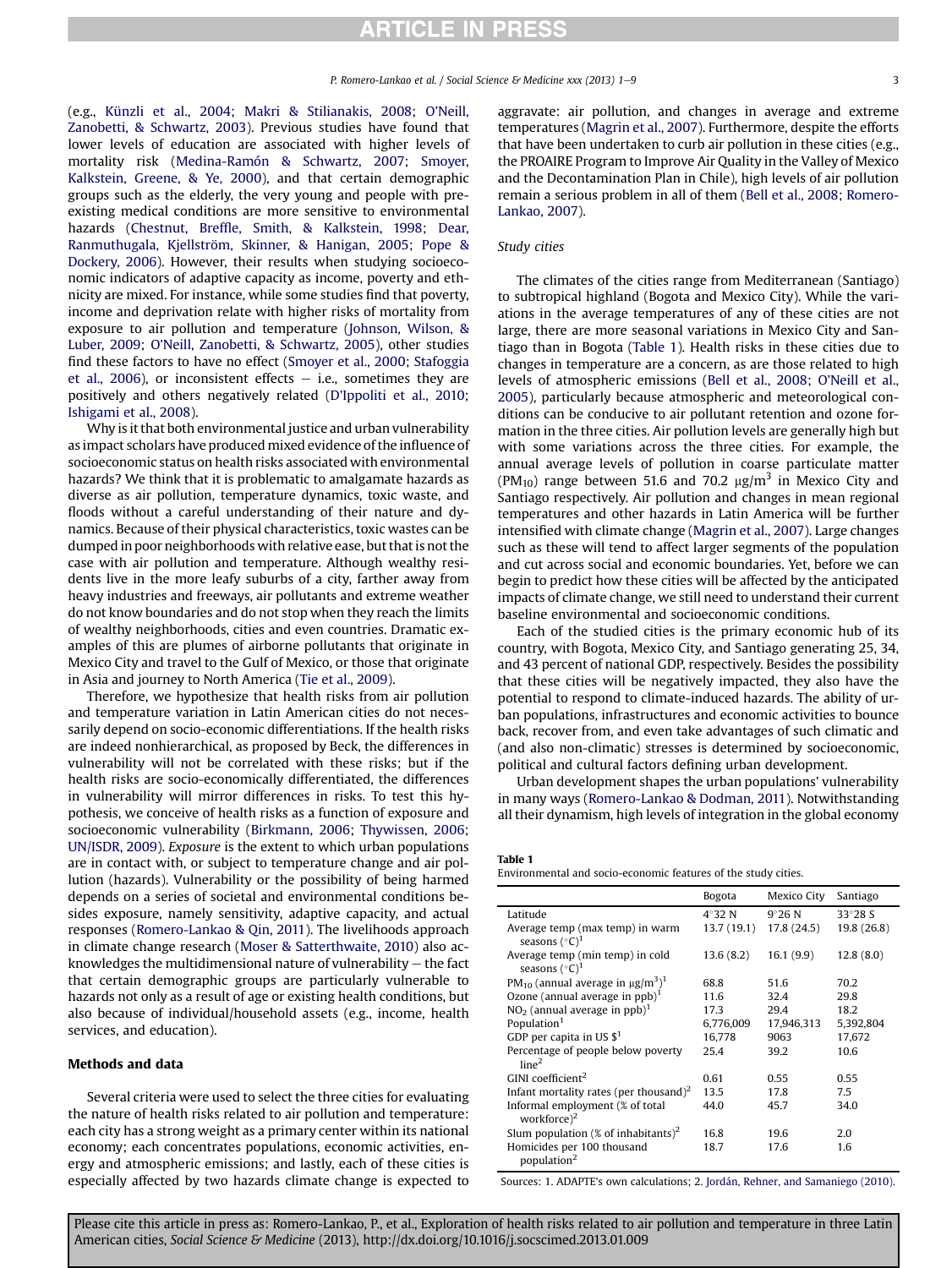and the presence of a creative middle class, these cities are still faced with high levels of poverty, income inequality, and informality of employment and workforce ([Table 1](#page-2-0)). The patterns of population and economic activities of these cities have changed in recent decades. Although spatial segregation is still a feature, core areas have registered slower growth and in some cases decay; highincome, gated communities have grown in suburban and periurban areas; and low-income, often informal settlements have expanded on the periphery. Uneven development and inadequate infrastructure and governance structures constrain the ability of urban populations and authorities to adapt to existing and future hazards. The cities have deficits in key determinants of adaptive capacity such as health (with high infant mortality rates in all three cities), education (with socially segregated school systems), housing (with inadequate housing stock and problems of housing affordability), and informal settlements (an exception being Santiago; see [Table 1\)](#page-2-0). Frequently, decaying central areas and periurban areas are being inhabited by marginalized populations with inadequate services, a portfolio of precarious livelihood mechanisms, and inappropriate risk-management institutions ([Hardoy & Romero-Lankao, 2011](#page-8-0)). Last but not least, the levels of crime and violence are high in Mexico City and Bogota [\(Table 1\)](#page-2-0), which prevents the development of social capital (i.e., individual levels of social trust and participation in networks), a key determinant of adaptive capacity.

### Data

To examine health risks in the three Latin American cities, we gathered, validated and analyzed local temperature, air pollution, mortality, and socioeconomic vulnerability data. Daily temperature data from the meteorological stations of each city were used to determine maximum, mean, and minimum temperatures. We transformed the temperature data by using a centered moving average (CMA) smoother as a common approach to reduce the noise within the raw data set (e.g., [Fouillet et al., 2007\)](#page-8-0). Different CMA ranges (daily, 3, 7, 15, 30, 182 days) were explored whereas a 3-day CMA smoother was found to fit the temperature data best and was subsequently used in the analysis.

Air pollution data registered in the air quality monitoring stations (AQMN) were obtained from each city's environmental agency. We obtained data on three primary criteria pollutants: particulate matter between 2.5 and 10  $\mu$ m in aerodynamic diameter (PM<sub>10</sub> and PM<sub>2.5</sub>), nitrogen dioxide (NO<sub>2</sub>), and ozone. The monitoring stations used in the study were those having the most complete data sets for the period of analysis for each city  $(2003 -$ 2006 in Bogota, 2000–2004 in Mexico City, and  $2001-2005$  in Santiago). Missing data points that occasionally occurred in the pollutants' time series were estimated using a multiple linear regression function. We also applied a 3 day CMA smoothing function to the time series data for air pollutants.

A large body of epidemiologic literature has shown mortality rates associated with the effects of temperature and air quality (e.g., [Basu, Feng, & Ostro, 2008](#page-8-0); [Gosling, Lowe, McGregor, Pelling, &](#page-8-0) [Malamud, 2009;](#page-8-0) [Peng & Dominici, 2008](#page-8-0); [Zanobetti & Schwartz,](#page-8-0) [2008](#page-8-0)). We measured health risks related to air pollution and climate variability with the following mortality data from the public health agency of each city: respiratory mortality (International Classification of Diseases, or ICD 10 cause J) and cardiovascular mortality (International Classification of Diseases or ICD 10 cause I) (Peng & Dominici,  $2008$ ).<sup>2</sup> The collected data also included information about date of death, age, sex, and geographical location. We stratified the daily death counts into three broad age categories:  $(1)$  children, age 0-14 years;  $(2)$  adults, age 15-65 years; and (3) elderly, age greater than 65 years. Besides the aggregate data, the elderly sub-group was also specifically analyzed because this age group has been found to be the most vulnerable in prior studies [\(Bell et al., 2008;](#page-8-0) [Cifuentes, Borja-Aburto, Gouveia,](#page-8-0) [Thurston, & Davis, 2001](#page-8-0); [Pope & Dockery, 2006](#page-8-0)).

Socio-demographic data, such as education, poverty, income, age structure and housing condition, were also collected from the study cities' census offices to construct municipality-level measures of vulnerability. Data on Bogota includes 20 municipalities ("localidades"). In Mexico City, 16 delegations of the Federal District and 35 municipalities of the State of Mexico were studied; and in Santiago, 52 "comunas" within the so called "Gran Santiago" region were included. While the temperature and air pollution data of each study city covers a period of years, the data on socioeconomic vulnerability is only for one reference year (2005 for Bogota, 2000 for Mexico, and 2002 for Santiago). In combination, these data were used to capture a snapshot of the risk dynamics operating in the three cities.

We measured socioeconomic vulnerability using a multicriteria model which is based on four different types of capital generally used in the asset-based framework of deprivation: social, human, physical, and financial capitals ([Baud, Pfeffer, Sridharan, &](#page-8-0) [Nainan, 2009;](#page-8-0) [Baud, Sridharan, & Pfeffer, 2008](#page-8-0)). Each capital was measured by relevant indicators constructed from census data of individual cities. The indicators used for calculating the multidimensional vulnerability index (MVI) for each study city are as follows:

Social capital: percentage of houses occupied by owners (all three cities).

Human capital: dependency ratio (ratio of the number of people aged  $0-14$  and those aged over 64 to the number of people aged  $15-64$ ), percentage of population with less than high school education (all three cities).

Physical capital: percentage of households with more than 7 members, number of health care facilities per 10,000 persons (all three cities).

Financial capital: percentages of population living below the food, capacity, and heritage poverty lines (Mexico City); percentages of population living below the poverty line and the misery level (Bogota); percentage of population living below the non-indigent and indigent poverty lines (Santiago).

All of the indicators were first normalized based on the method of the UNDP's Human Development Index (UNDP 2002), which transforms values to a range between 0 and 1 by applying the following formula:

| Normalized value $=$ | actual value – minimum value  |  |  |  |  |
|----------------------|-------------------------------|--|--|--|--|
|                      | maximum value – minimum value |  |  |  |  |

In the cases of the percentage of houses occupied by owners, per capita income and the number of health care facilities per 10,000 persons, we reversed the index values by using  $[1 -$  index value]. This reversal is necessary to ensure that high index values indicate high vulnerability for all indicators. We constructed a sub-index for each of the four dimensions of socioeconomic vulnerability (social, human, physical, and financial) using the average value of relevant normalized indicators (only one in the case of social sub-index). The final index of socioeconomic vulnerability was calculated as the average of the four sub-indices.

<sup>&</sup>lt;sup>2</sup> The mortality data sources are the District Department of Health, Bogota; the National Institute of Public Health, Mexico; and the Ministry of Health, Chile.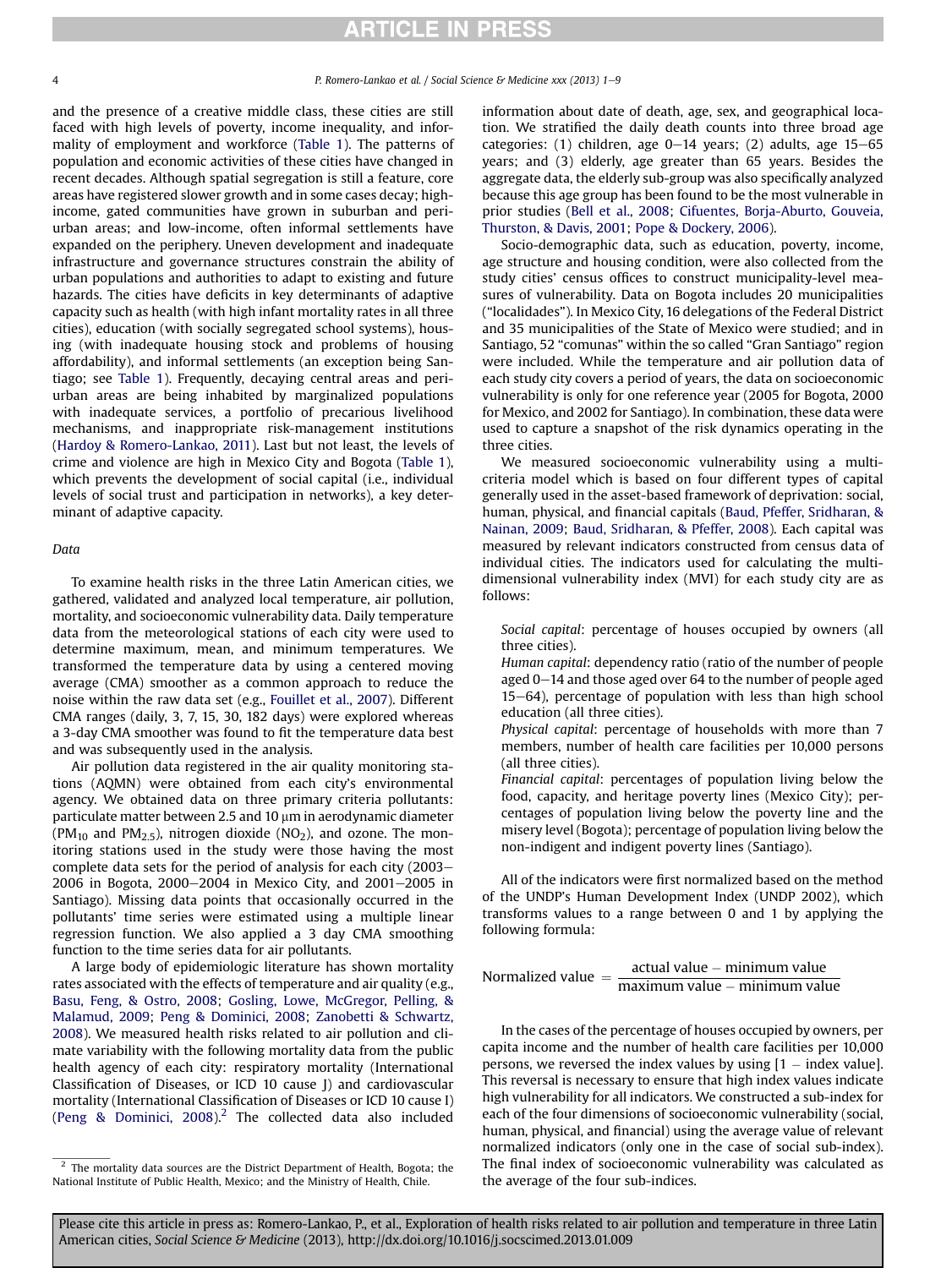### Analytic methods

We combined different analytic methods to explore how exposure to temperature change and air pollution hazards and socioeconomic vulnerability influence the mortality risks of urban populations in the three study cities. First, we organized and compared the air quality data of each city with the World Health Organization (WHO) ([WHO, 2005\)](#page-8-0) air-quality guidelines that are based on expert evaluation of current scientific evidence on the health impacts of air pollution. We also ran a data decomposition to identify the main temporal patterns (i.e., warm and cold seasons) of health outcomes from the two hazards based on the intrinsic seasonal characteristics of our data set.

We then conducted a time-series approach to evaluate the effects of exposure factors (e.g., temperature and particulate matter) on mortality (similar to [Basu et al., 2008](#page-8-0); D'[Ippoliti et al., 2010;](#page-8-0) [Ishigami et al., 2008\)](#page-8-0). We used generalized linear models (GLMs) with Poisson log-linear distribution to calculate the relative risk of dying from exposure to air pollution or weather at the city level, taking the outcome  $Y_t$  to be Poisson with  $\mu_t$  whereas the log of  $\mu_t$  is the linear predictor. The linear predictor typically includes terms for the exposure of interest and various potential confounders, i.e., other factors which are not on the causal pathway but correlate with mortality. See Formula 1 as described by [Peng and Dominici](#page-8-0) [\(2008, p. 70\):](#page-8-0)

Formula 1:

 $Y_t \approx \text{Poisson}(\mu_t)$  $\log \mu_t = \alpha + \beta x_{t-2} + \eta$  measured confounders  $+$ unmeasured confounders $_t$ 

With  $x_t = \ell$  = exposure factors that are included in the model at a lag of  $\ell$  days;  $\beta = \log$ -relative risk for  $x_t = \ell$ ;  $\eta$  measured confounders $t =$  confounding effects of factors such as seasonality; unmeasured confounders $t_f$  = factors that cannot be directly included in the analysis.

We explored the impact of time lags on the statistical modeling, assuming that a change in temperature or air pollution on a given day displays its related health impact only after some days in the future [\(Peng & Dominici, 2008](#page-8-0)). The analysis tested time lags of 0, 3, 7 and 15 days and of 0, 1, 3 and 7 days respectively for the temperature and air pollution data. A lag of 3 days was finally used for our models because we found it was the most relevant to mortality rates in our analysis. This lag structure is also widely used in the existing literature on associations between temperature and human mortality ([Gosling et al., 2009](#page-8-0)).

We fitted separate models for warm and cold seasons at the city level. To examine whether health risks are spatially and socioeconomically structured within study cities, we further calculated the relative risk factors for mortality associated with air pollution at the municipality level. Because the monitoring stations do not cover the whole metropolitan area of the cities, we could calculate these only for some municipalities within each city. By comparing the relative risk factors with the MVIs, it was possible to explore whether populations in some of the more vulnerable municipalities differ from some of the less vulnerable municipalities in their exposure and sensitivity to a particular hazard. Next, we also tested the statistical correlations between the levels of major air pollutants ( $PM_{10}$ ,  $NO<sub>2</sub>$ , and ozone) at monitoring stations and the socioeconomic vulnerability of the municipalities in which these stations were located for each study city.

Finally, to explore whether urban populations with different vulnerabilities at the municipality level can be differentiated with respect to health risks related to air pollution and temperature, we evaluated the correlations between respiratory and cardiovascular mortalities and the MVI at the municipality level in individual study cities. All variables in the analysis were first log transformed to make their distribution more nearly normal and to stabilize the variances. Given the limited numbers of air quality monitoring stations and municipalities in each study city and the nature of the MVI variable, both the Pearson correlation  $(r)$  and the Spearman rank correlation (rho) were used in the statistical analysis. Since the data of this study has a spatial dimension, we also contrasted these two standard tests to a spatial bivariate correlation analysis. The statistical and spatial analyses in this study were carried out using the SPSS Statistics 18.0 software and the SpaceStat program version 3.5 respectively. While SpaceStat 3.5 does not have a specific spatial correlation function, its Spatial Regression tool provides a readily available way to assess bivariate correlation with spatial data. Although we assigned variables into the dependent and independent categories in the analysis, we did not assume any causal relationship between them. The spatial regression analysis was only used to account for the spatial dimension of our data while examining bivariate correlations.

## Results

To examine whether health risks in the three cities are spatially and socioeconomically unequally distributed, we explored at both the city and the municipality levels some of their key dimensions: hazards, exposure, health outcomes, and social vulnerabilities. Changes in climate at the global and local levels are expected to aggravate existing meteorological and atmospheric conditions of the study cities. Temperature data from these cities suggest a general trend of increasing mean temperature and more intense urban heat. Regarding air pollution hazards, a comparison of our air quality data with the [WHO, 2005](#page-8-0) air-quality guidelines led us to find that levels of these pollutants are at least three to four times higher than WHO reference standards, and that they exceeded these standards at more than 90 percent of days for  $PM_{10}$  and at between 20 and 70 percent of the days for  $NO<sub>2</sub>$  during the study periods for the three cities (Fig. 1).

Our quantification of urban populations' likelihood or relative risk (RR) of dying from exposure factors ([Table 2](#page-5-0)) showed there was an increased health risk from higher temperature in cold seasons in Bogota and in warm seasons in Mexico City. A positive correlation was also found between mortality and air pollution levels, but the pattern of the association differs by city and atmospheric condition.



Fig. 1. Non-attainment by criteria pollutant, based on WHO standards. Source: ADAPTE's calculations based on data from cities' AQMN. The WHO reference standards are: for PM<sub>10</sub>, 20  $\mu$ g/m<sup>3</sup>; for ozone (8-h averages), 50.8 ppm; and for NO<sub>2</sub> (24-h averages), 21.2 ppm.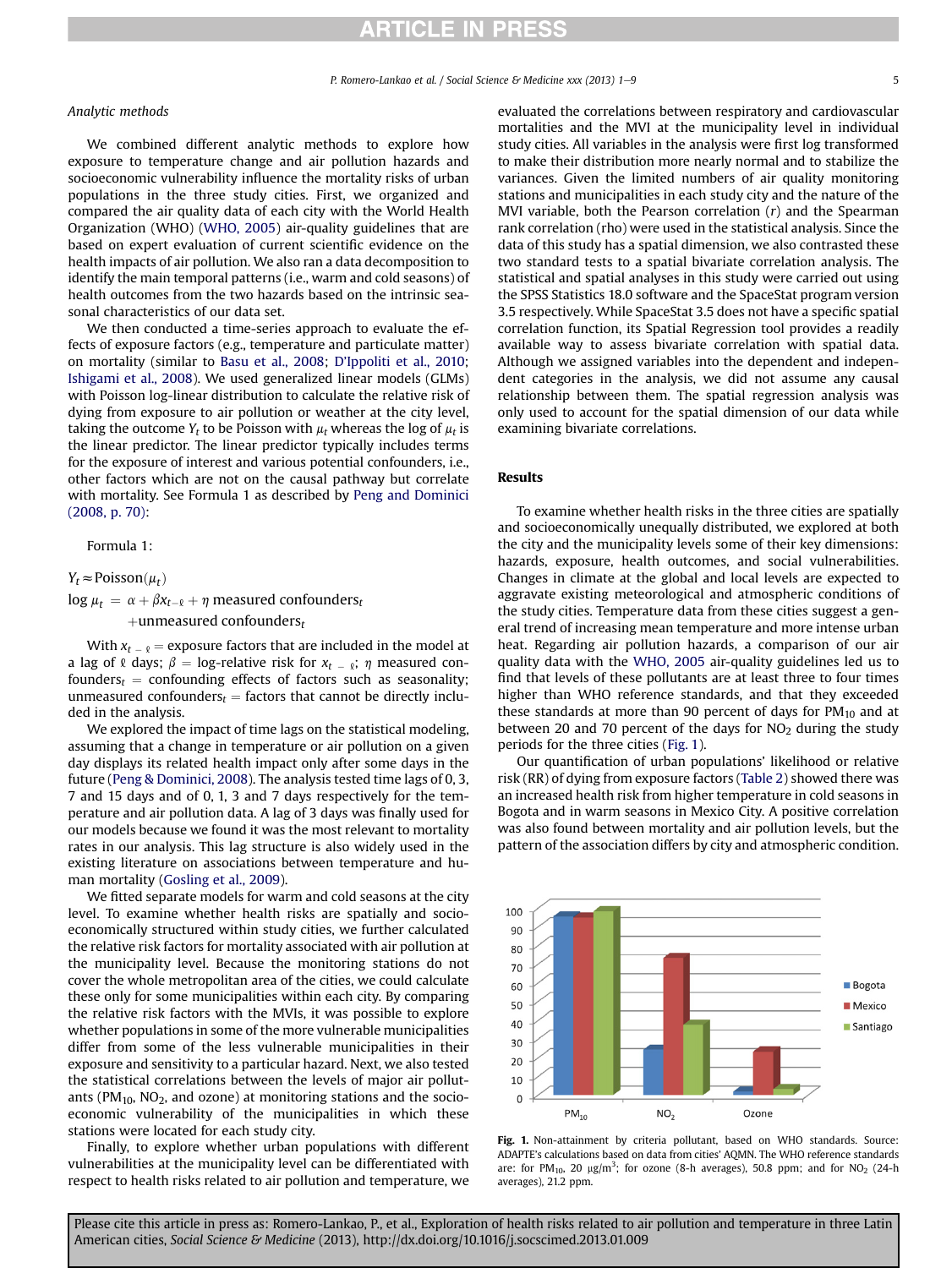#### P. Romero-Lankao et al. / Social Science & Medicine xxx (2013) 1-9

<span id="page-5-0"></span>

|  | I |
|--|---|
|  |   |
|  |   |

| Table 2 |  |  |  |
|---------|--|--|--|
|         |  |  |  |

| Relative risk (RR) of dying from exposure to $PM_{10}$ and average temperature during the warm and cold seasons at the city level. |  |
|------------------------------------------------------------------------------------------------------------------------------------|--|
|------------------------------------------------------------------------------------------------------------------------------------|--|

| City                    | Season | RR: Cardiovascular deaths<br>by temperature | RR: Respiratory deaths by<br>temperature | RR: Cardiovascular<br>deaths by $PM_{10}$ | RR: Respiratory deaths<br>by $PM_{10}$ |
|-------------------------|--------|---------------------------------------------|------------------------------------------|-------------------------------------------|----------------------------------------|
| Bogota (2003-2006)      | Warm   | 0.950                                       | 0.864                                    | 1.001                                     | 0.994                                  |
|                         | Cold   | .002                                        | 0.900                                    | 1.001                                     | 1.005                                  |
| Mexico City (2000-2004) | Warm   | 1.015                                       | 1.001                                    | 1.001                                     | 1.015                                  |
|                         | Cold   | 0.974                                       | 0.948                                    | 1.001                                     | 1.164                                  |
| Santiago (2001-2005)    | Warm   | 0.900                                       | 0.925                                    | 0.950                                     | 0.990                                  |
|                         | Cold   | 0.809                                       | 0.820                                    | 1.012                                     | 1.014                                  |

Note: Results included are all statistically significant ( $p < 0.05$ ). The numbers in bold represent an increase in relative risk (RR) related to an increase of 1 °C in average temperature or 10 µg/m<sup>3</sup> in the level PM<sub>10</sub>. 100  $\times$  (RR - 1) measures the percent increase in mortality per unit increase in the temperature or pollutant. RR data were obtained using the Generalized Linear Model (GLM) with Poisson log-linear distribution.

For instance, the adverse impacts of  $PM_{10}$  are especially evident during the cold season in Bogota, Mexico City and Santiago. A daily 10  $\mu$ g/m<sup>3</sup> increase in the levels of PM<sub>10</sub> during the cold season has the potential to increase cardiovascular mortality risk by factors of 0.1%, 0.1% and 1.2% in Bogota, Mexico City, and Santiago respectively. It can also lead to an increase in respiratory mortality risk in cold seasons by factors of 0.5%, 16.4% and 1.4% respectively in the three cities. Yet Mexico City and Bogota also showed positive associations between  $PM_{10}$  and mortality during warm seasons.

For an entire metropolitan area, however, aggregate analysis cannot capture finer differentiations in the main dimensions of health risks. There are clear spatial variations of air pollution within each study city. For instance, the annual average concentration of PM<sub>10</sub> oscillated in Mexico City between 40.7  $\mu$ g/m<sup>3</sup> at the monitoring station of Plateros in the Southwest zone (SW zone) and 72.6  $\mu$ g/m<sup>3</sup> at Nezahualcoyotl in the Northeast zone (NE zone). Within Bogota, the level of  $PM_{10}$  ranges from 26.9  $\mu$ g/m<sup>3</sup> at the monitoring station of Santo Tomas (NE zone) to 112.96  $\mu$ g/m<sup>3</sup> at Puente Aranda (SW zone). And within Santiago the differences range from 52.3  $\mu$ g/m<sup>3</sup> at the monitoring station of Las Condes (NE zone) to 91.5  $\mu$ g/m<sup>3</sup> at Pudahuel (NW zone).

Differences in some of the socioeconomic factors, as measured by the MVI, can also be observed within each study city. The MVI index ranges from 0.37 to 0.69, 0.06 to 0.76, and 0.33 to 0.62 between the least and the most vulnerable municipalities respectively in Mexico City, Bogota and Santiago. Three municipalities of Mexico City (Coyoacan 0.37, Coacalco de Berriozabal 0.4, and Tlalpan 0.4), three of Bogota (Chapinero 0.06, Teusaquillo 0.10 and Usaquen 0.21), and three of Santiago (La Reina 0.33, Vitacura 0.33, and Providencia 0.35) belong to the relatively least vulnerable within their cities (see [Fig. 2\)](#page-6-0). While the most vulnerable municipalities are Nextlalpan (0.69), Chimalhuacán (0.68) and Valle de Chalco in Mexico City, Ciudad Bolivar (0.76) and Sumapaz (0.72) in Bogota, and El Monte (0.61) and Curacaví (0.62) in Santiago (see [Fig. 2\)](#page-6-0).

Both the statistical and the spatial analysis ([Table 3](#page-7-0)) show that the annual average concentration of  $PM_{10}$  was not correlated with vulnerability conditions for all three cities. Although no significant relationship was found between the  $NO<sub>2</sub>$  level and the MVI in Mexico City and Bogota, the spatial correlation analysis suggested the exposure to  $NO<sub>2</sub>$  was higher for those more vulnerable districts in Bogota. On the contrary, mean exposures to ozone were found to be negatively related to community vulnerability status for Santiago. While proponents of the environmental justice perspective may expect that spatial differences in environmental hazards overlap with socioeconomic characteristics of human settlement, our results suggest the association between levels of air pollution and social vulnerabilities does not always hold within the study cities. Further analysis also demonstrates that the spatial distribution of health impacts and risks did not correspond with spatial differentiations in socioeconomic vulnerability, mainly in two aspects:

- a) Some of the most and the least vulnerable districts in the three cities are at similar relative risk of cardiovascular and respiratory mortality from exposure to  $PM_{10}$ . For example, the relative risks of these two types of deaths in Chapinero and Usaquen (RR 1.001 and 1.003), two of the least vulnerable districts in Bogota, are equal to and even higher than those of Rafael Uribe (RR 1.001 and 1.000), a more vulnerable district in the industrial area of Bogota.<sup>3</sup> Likewise, the relative risks of Vitacura, Lo Barnechea and Las Condes (RR 1.003 and 1.002), the three less vulnerable districts of Santiago, are similar to those of Santiago (RR 1.003 and 1.001), a relatively more vulnerable district in Gran Santiago.
- b) When we look at the actual mortality outcomes along with the range of vulnerability values within each study city, the variation in respiratory and cardiovascular mortality rates does not coincide with the geographic distribution of the MVI index. For example, Benito Juárez in Mexico City, Fontibon in Bogota, and Providencia in Santiago, three of the least vulnerable districts in the study cities, have some of the highest mortality rates. And vice versa, several of the most vulnerable areas (e.g., Chimalhuacán in Mexico City, Ciudad Bolivar in Bogota, and Padre Hurtado in Santiago) have some of the lowest mortality rates. Overall, the correlation analysis found little evidence for the association between human health risks and social vulnerabilities of urban communities across the three study cities (see [Table 3\)](#page-7-0). Only in Mexico City did we find a significant relationship between the cardiovascular mortality rate and the MVI index, but they were negatively correlated. The degree of the correlation reduced when we took the spatial dimension of data into account, but it remained statistically significant. This seemingly counterintuitive relationship suggests the existence of some other complicated mechanisms which increase the health risk of better-off communities.

## Discussion

The results above show that major determinants of environmental health risks need to be considered when making assessments of risk and vulnerability in urban populations. Particularly relevant for the purpose of this paper are the key dimensions and the spatial nature of the risk being assessed. Our findings suggest that some risks do indeed act without boundaries or social distinctions and show characteristics of a boomerang effect, as did the health risks related to atmospheric conditions and pollutants we studied here. While the ambient air pollution and climate-change-related health

<sup>&</sup>lt;sup>3</sup> Since the daily counts of cardiovascular and respiratory deaths of individual municipalities were usually small, we combined some municipalities around the same air quality monitoring stations together in the analysis to better capture the effects of air pollution on mortality.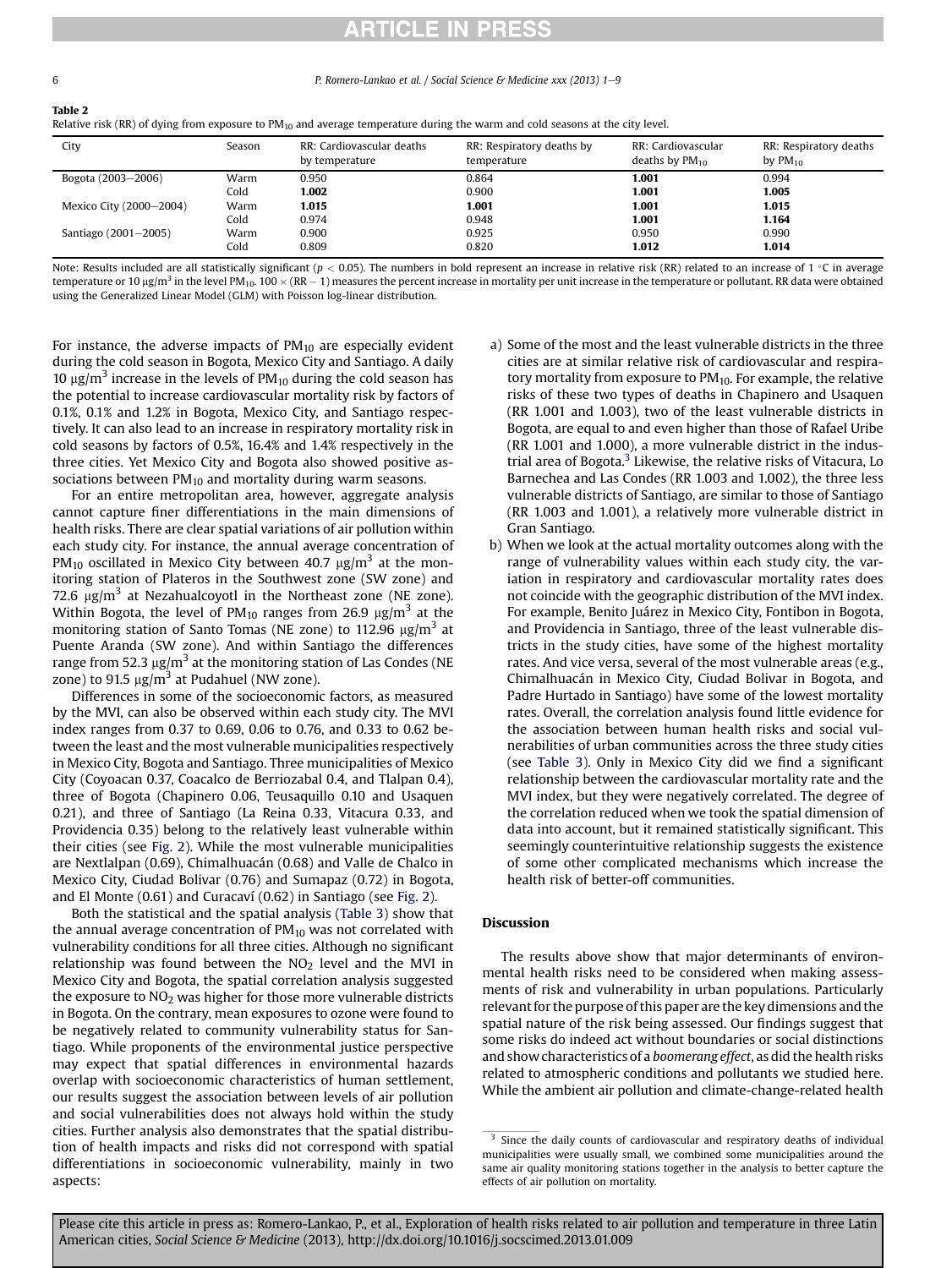P. Romero-Lankao et al. / Social Science & Medicine xxx (2013) 1-9 7

<span id="page-6-0"></span>

Note: These maps show from left to right the geographic distribution of human mortality rates attributable to cardiovascular and respiratory disease, and the distribution of vulnerable groups as measured by the multidimensional vulnerability index (MVI) in the three cities. Data in the maps are divided into five equal groups. The first quintile contains the lowest 20% of values, while the fifth quintile has the highest 20%.

Fig. 2. Spatial distribution of mortality rates and the multidimensional vulnerability index.

impacts may be spatially and socioeconomically differentiated within or between regions and countries, they may distribute more equally on a smaller scale such as areas within urban regions.

The relationships between some of the key dimensions of health risks explored in this paper are very complex. At the high levels of air pollutants (particularly  $PM_{10}$ ) found in our studied cities, the health of all local populations is at risk. But the nature of these health risks is quite complex: it varies across cities and with differing weather conditions; and it has different implications for different impacts such as respiratory and cardiovascular mortality. Similarly, a diverse picture emerges when the components of health risks are analyzed at finer spatial levels. As for  $PM_{10}$ , the pollution levels at the monitoring stations in the cities were at least three times as high as the

WHO standard, but levels could not be correlated with local vulnerability of the municipalities in which the stations were located. The results on exposure to ozone also confirm the finding of previous studies (e.g., [Marshall, 2008](#page-8-0)) that the relationship between environmental hazards and socioeconomic heterogeneities is not always consistent with environmental justice hypotheses. Furthermore, although indicators of socioeconomic vulnerabilities, exposures and impacts differ within and across the three cities, the spatial differences in social vulnerabilities within cities do not necessarily correspond with the spatial distribution of health risks and impacts. This can be seen in at least two ways. First, in the three cities, the populations of communities with different vulnerability levels are at similar relative risk of mortality from exposure to  $PM_{10}$ . Second, the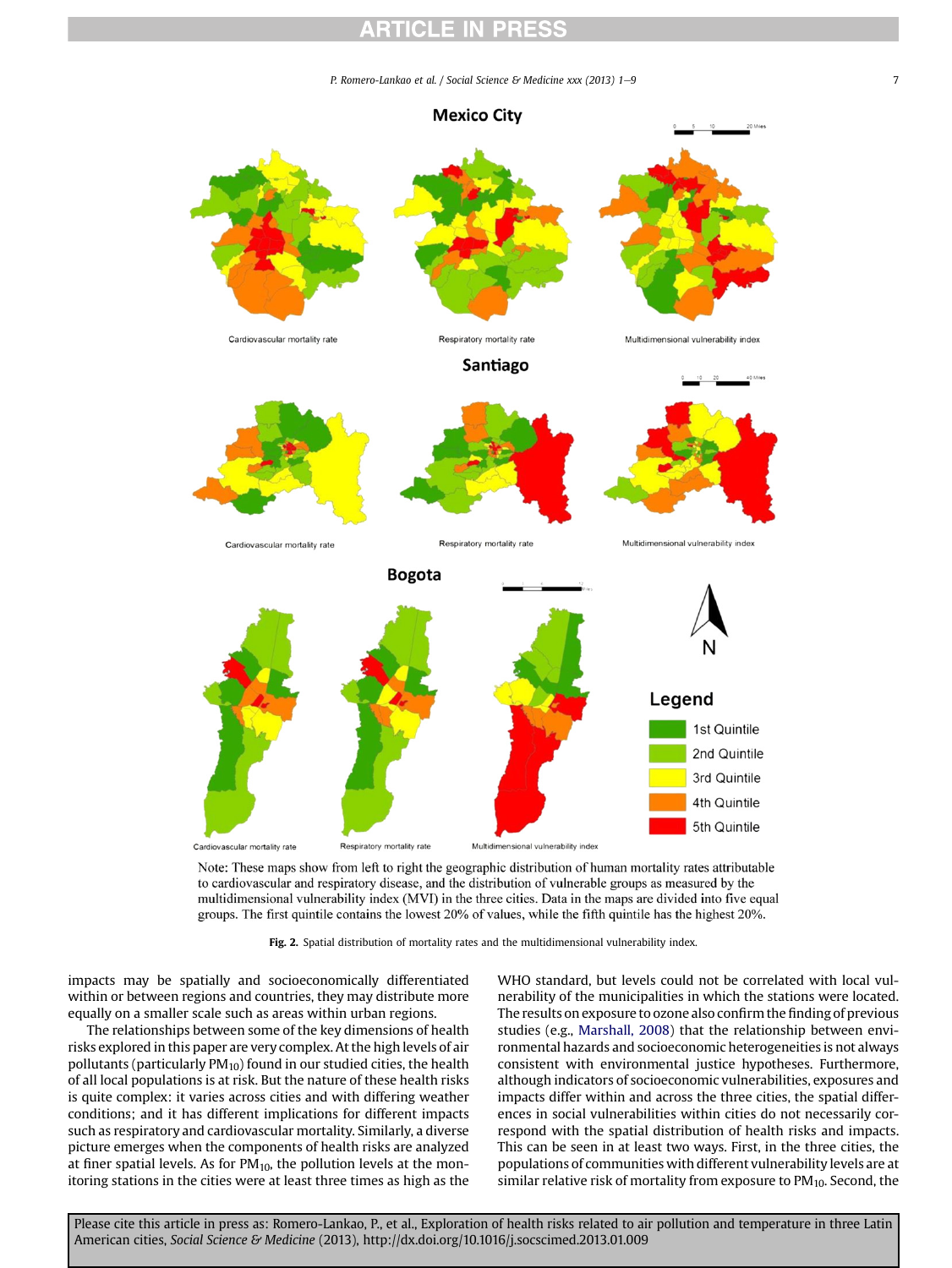<span id="page-7-0"></span>8 **B. Romero-Lankao et al. / Social Science & Medicine xxx (2013) 1–9** 

#### Table 3

Correlations between air pollution levels/mortality rates and multidimensional vulnerability index.

| Variables<br>Mexico City                            |             |                   | Bogota                 |                  |                          | Santiago               |             |                   |                        |
|-----------------------------------------------------|-------------|-------------------|------------------------|------------------|--------------------------|------------------------|-------------|-------------------|------------------------|
|                                                     | Pearson's r | Spearman's<br>rho | Spatial<br>correlation | Pearson's r      | Spearman's<br>rho        | Spatial<br>correlation | Pearson's r | Spearman's<br>rho | Spatial<br>correlation |
| $\ln (PM_{10})$ & $\ln (MVI)$                       | $-0.165$    | $-0.389$          | $-0.346$               | $-0.347$         | $-0.041$                 | $-0.376$               | 0.436       | 0.071             | 0.431                  |
| N                                                   | 15          | 15                | 15                     | 11               | 11                       | 11                     |             |                   |                        |
| $ln (NO2)$ & $ln (MVI)$                             | 0.026       | 0.118             | 0.106                  | 0.634            | 0.452                    | $0.687*$               | $-{}^a$     |                   |                        |
| N                                                   | 18          | 18                | 18                     | 8                | 8                        | 8                      |             |                   |                        |
| $ln (ozone)$ & $ln (MVI)$                           | $-0.281$    | $-0.256$          | $-0.302$               | $-$ <sup>a</sup> | $\overline{\phantom{0}}$ | -                      | $-0.855*$   | $-0.821*$         | $-0.873***$            |
| N                                                   | 17          | 17                | 17                     | -                |                          | -                      |             |                   | 7                      |
| In (cardiovascular mortality rate)<br>$\&$ ln (MVI) | $-0.435**$  | $-0.392**$        | $-0.559*$              | 0.169            | 0.086                    | 0.227                  | $-0.153$    | $-0.160$          | $-0.297$               |
| Ν                                                   | 51          | 51                | 51                     | 19               | 19                       | 19                     | 52          | 52                | 52                     |
| In (respiratory mortality rate)<br>$\&$ ln (MVI)    | $-0.077$    | $-0.003$          | $-0.200$               | 0.149            | 0.035                    | 0.206                  | 0.003       | $-0.020$          | 0.108                  |
| N                                                   | 51          | 51                | 51                     | 19               | 19                       | 19                     | 52          | 52                | 52                     |

\* =  $p < .05$ , \*\* =  $p < .01$ , \*\*\* =  $p < .001$ .<br><sup>a</sup> No sufficient data for the analysis.

geographic distribution of respiratory and cardiovascular mortality rates does not always coincide with the pattern of the MVI index; at times the relationship found between the two is quite unexpected. We can thus draw the conclusion that, at the high levels of pollution we studied, atmospheric hazards tend to affect both the more and the less socially vulnerable municipalities alike.

While our results showed that air pollution and climate-related health risks are relatively ubiquitous in these three Latin American cities, the influence of socioeconomic status should not be underestimated as it plays a complex role in driving and explaining health risks, and interacts in intricate ways with the other dimensions of health risks. There is no doubt that uneven development patterns and distribution of wealth in the three studied cities have allowed a minority to disproportionately contribute to the high levels of pollution and health risks there. Although the affluent in these cities do not necessarily receive less of the consequences of poor air quality, they can certainly be given more responsibility for it. It is also true that the populations in the wealthier municipalities may score relatively low in most of the dimensions of vulnerability measured in the MVI index (e.g., have lower levels of overcrowding, higher median housing value, or higher levels of education), while in poorer municipalities, the numbers of high scores in these vulnerability dimensions are generally greater. As a result, the wealthy may have the socioeconomic and political assets, means and options to escape from, or at least to mitigate, many environmental health risks.

In a way, the mixed findings on the socioeconomic differentiation of health risks reflect the multidimensional characteristics of social vulnerability. The findings of this research suggest that the combined effect of social vulnerability factors on health outcomes may be different from the influences of individual socioeconomic factors. One limitation of our analysis is that we used human mortality, a rather severe impact, to measure health risks from air pollution and temperature. Also, the temperature and air pollution data are usually unavailable, or at best incomplete, at lower levels of analysis such as the municipality and the neighborhood. Therefore, public health data of better quality (e.g., morbidity, hospital visits) and the monitoring of air quality and temperature on finer scales should improve understanding of the nature of health risks related to such environmental hazards.

## Conclusions

In this paper, we explored the nature of health risks among the populations of Bogota, Mexico City and Santiago through an empirical assessment of the health impacts of air pollution and temperature variation. We asked whether these risks were acting across socio-economic and spatial boundaries (Beck's "risk society thesis") or whether they were unequally distributed along socioeconomic or spatial lines ("environmental justice thesis"). We hypothesized that, on the intra-urban scale, health risks related to air pollution and temperature in Latin American cities would not necessarily depend on socio-economic differentiations. Our results bore out our hypothesis, suggesting that health risks from atmospheric conditions and pollutants act without boundaries or social distinctions within urban areas. This highlights the importance of the spatial dimension of risk research and shows how geographic scales and their interactions with the physical characteristics of natural hazards can influence research findings on health risks.

We found that health risks from air pollution and temperature change are of a complex nature that varies across cities and with differing weather conditions, with different implications for different impacts such as respiratory and cardiovascular mortality. For  $PM<sub>10</sub>$ , ozone and other criteria pollutants at the high concentration levels found in our study cities, populations in some of the least and the most socioeconomically vulnerable municipalities are at similar risks when simultaneously exposed to air pollution and temperature extremes. These findings are contradictory to what would be normally predicted by the environmental justice literature.

Hazards such as these are examples of environmental threats with no socioeconomic or physical boundaries as suggested by Beck's risk society theory. If the levels of atmospheric pollution in these cities increase far beyond the safe levels established by the WHO, then the boomerang effect may hold, with wealthy and poor populations being equally affected. Furthermore, in a plausible future threatened by increasing levels of air pollution interacting with more intense urban heat islands, heat waves and other climate change impacts, what goes around will certainly come around and pose risks to both rich and poor alike.

On a final note, our findings might shed light on a broader debate in the literature on global environmental change: namely, what theories appropriately describe the multifaceted nature of risks and vulnerabilities? Is the focus on underlying social vulnerabilities or on the exposure to hazards enough to understand the complex nature of (health) risks, or do we need more integrated approaches? These findings might also be extrapolated to other areas of inquiry on the effects of climate change: how these effects will be economically and socially differentiated and whether there is a threshold level at which they will begin to be felt by all.

## Acknowledgements

This paper is the primary outcome of the project Adaptation to the Health Impacts of Air Pollution and Climate Extremes in Latin American Cities (ADAPTE) that investigates the health risks